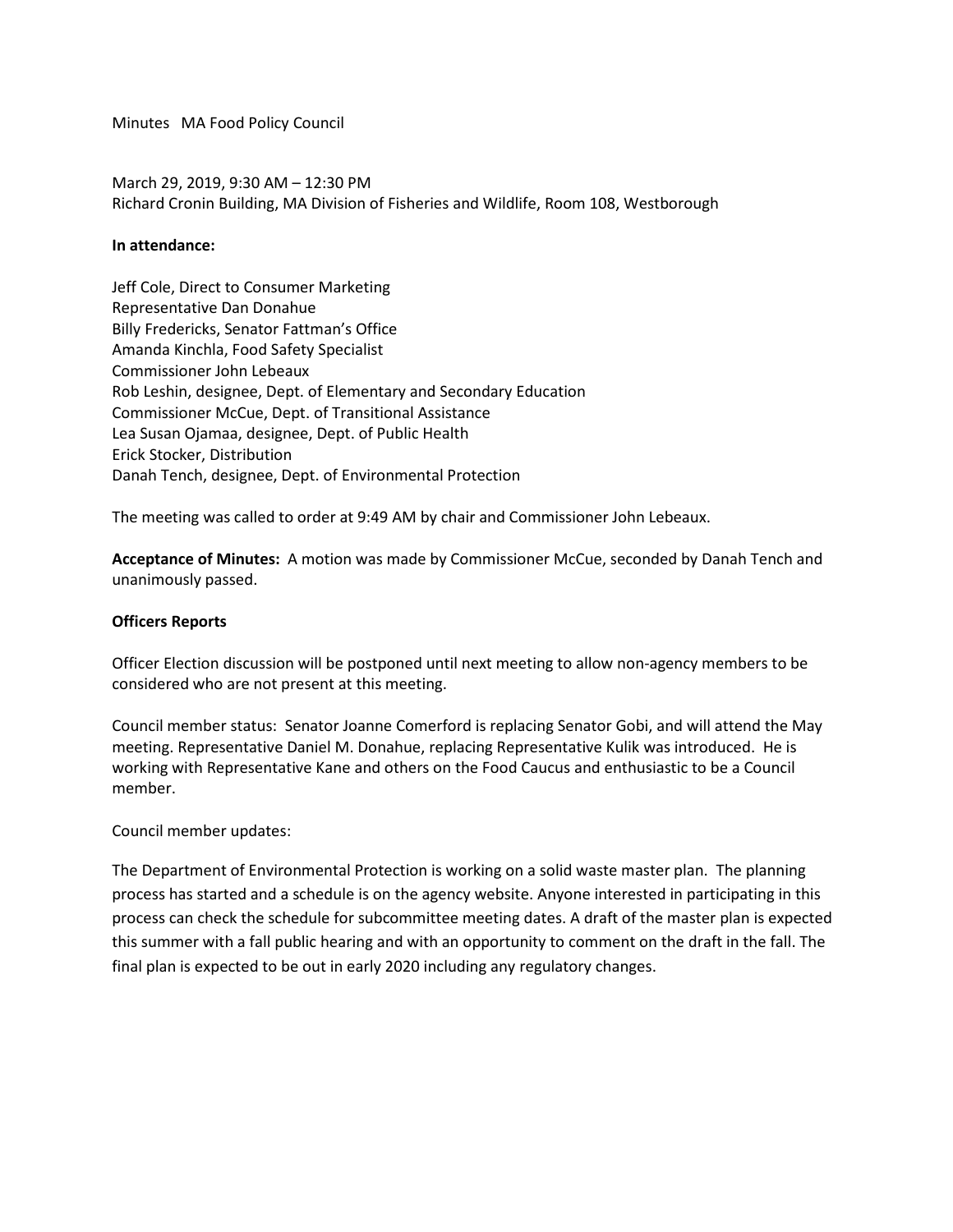Lea Susan Ojamma will share a presentation with the Council on MA in Motion after the Jun meeting. DPH has a focus on providing access to affordable, healthy food.

Rob Leshin's office has sent notifications to 72 school districts re: After the Bell Breakfast, for proposed model (s). Some 300 schools are impacted. The program is implementation is flexible, including a second chance breakfast, grab n go, etc. Technical assistance is being provided with Project Bread. Half of the impacted schools have responded with a proposal and a second reminder went out to increase the number of responses. May 31 is the implementation date. EOESE will work with districts as they implement this. For example, Boston had 93 schools that weren't in this program. Efforts are ongoing to help them get a plan in place.

The transition of the direct certification system using the MA Database system is now live. There have been some bumps along the way for this virtual gateway system for students for free and reduced food systems in place of paper applications that are being addressed. The program works well with other program application deadlines. EOESE is considering an expansion of tech assistance on after school meals in a variety of offerings across child nutrition programs.

Commissioner John Lebeaux focused on interagency projects relating to the Council. The ongoing partnership with DTA and the farming community continues to be a priority. MDAR Worked with DMF for first Massachusetts Avenue at the Boston Seafood Show. Ag Day at the statehouse included many Council members, Buy Locals, UMASS and other partners. MDAR worked with DOR re: dairy tax credits and information to develop an economic snapshot of the distillery sector. Craft beverages are an avenue to a slightly different audience.

## **Program:**

Implementing Everett's Community Food Plan: Emily Nink, Development Coordinator, and Everett Food Policy Council.

The Everett Food Policy Council is in development. Everett is the sixth most densely population and most diverse city in the state. They conducted a community food assessment in a health and equity and racial equity framework. The City was a project partner including food security, school food, urban ag and food recovery. Their Food Plan was launched in June 2018. The current focus is on implementation.

A store survey included info from nearly every food retail outlet in Everett. No alternative food outlets like CSAs or farmers markets are available. Fruit and vegetable offerings are limited. Many retail venues are inundated with ads for alcohol and tobacco. Commissioner McCue offered info on the number of retailers that are SNAP certified and accept EBT. There is also a lot of turnover of retailers in Everett.

On DTA's website is a map that identifies the number of SNAP recipients by zip code, available for anyone working on these issues.

Shoppers had low levels of satisfaction with quality, freshness and other issues. There was high selfreported food insecurity. Households spent as much at convenience store as supermarkets every month. The small retailers have high prices and low opportunities for other types of venues. The school district has 100% free meals.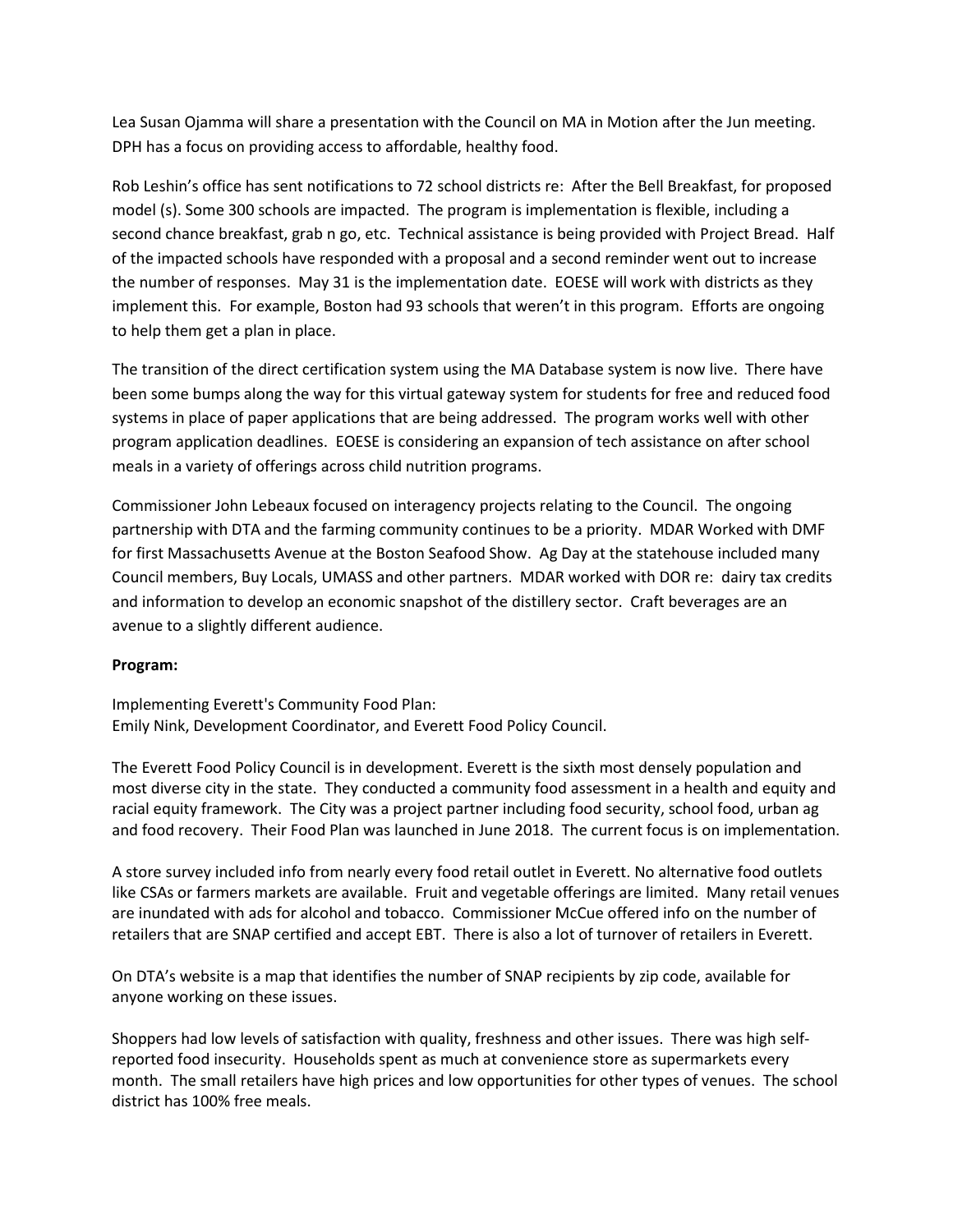Emily used a program called SHOWED to photograph images and incorporate change statement comments. The report has ten high level goals with sub recommendations and action steps.

A focus is coordinating urban ag in the city during rapid gentrification. Supporting food businesses and workers is also important. The Everett FPC will determine priorities from the goals. The mayor is on board. Question: Was transportation addressed as a strategy re: access to food? The bus doesn't even go to the Stop N Shop. Transportation is a challenge. Question: Where did the funds come from? Funding came through MAPC. They also provided technical assistance. The City had matching funds and there was also support from NE Grass Roots Environmental Funds. Question: How was the high school engaged? There was an existing relationship through the Garden Club. The students did the primary data collection. Question: Should MA have different metrics beyond physical distance from retailers? Time perhaps would be important. Everett is is unique with much congestion. Question: Did you ask if they might be willing to engage in a Peapod type of system? We asked if they spend any money on delivery. And the answer was mostly no.

• Video: USDA Farm to School grant- the power of local **<https://m.youtube.com/watch?v=qeIgNNzETxg>** Rob Leshin

The 2017 application was accepted for the FY 17 Farm to School grant. Partners included Project Bread highlighting kids and teens and Farm to Summer Eats to use Project Bread's website as a one stop shop for this program. MA Farm to School was also a partner. It's really Farm to Everything. A goal was to better track participation. There were mini grants for summer food service sponsors. The intention was to be inspirational, insightful and relatable. There is power in souring local in the summer months when there is great supply available. The USDA video was used at the summer kickoff in January for Summer Eats. An intention was to debunk some myths and highlight and showcase systems and emphasize that it isn't difficult to procure local ingredients or thru a farmer or existing contractors. Let's Get Started is another video to reference resources [www.meals4kids/org\summer](http://www.meals4kids/org/summer) eats connecting 60,000 meals per day in the summer.

The UMASS FOOD Truck is a Council success story. At a Council meeting at UMASS the idea came together. The food trucks Baby Burke I and II are being used and also one with Bentley.

• Video:HIP in Massachusetts: Nourishing Families, Sustaining Farms **[https://youtu.be/RSfWDvtACao](https://urldefense.proofpoint.com/v2/url?u=https-3A__youtu.be_RSfWDvtACao&d=DwMF-g&c=lDF7oMaPKXpkYvev9V-fVahWL0QWnGCCAfCDz1Bns_w&r=QMuQbnhNUyyUSokWjYoksm91KQCGKZThMuAGuAA2t90&m=esE-IKdWVvAdd9kKD5fOjMsCs-vgeQl6vZfetYgvKos&s=Am2WTkAAI26l0KN7Em81Y0if322YtAEOAWkxJHtxuY8&e=)**

HIP campaign highlights include new partnerships such as Blue Cross. Legislative support has been strong. Lobby day with included 70 advocates delivering popcorn on the cob grown by the Food Project. A briefing attracted 42 staffers and the video was unveiled.

## **New Business**

MA Food System Collaborative Update: The video has helped to get the word out though it isn't reflective of the people who use it. A second video will be completed this summer that better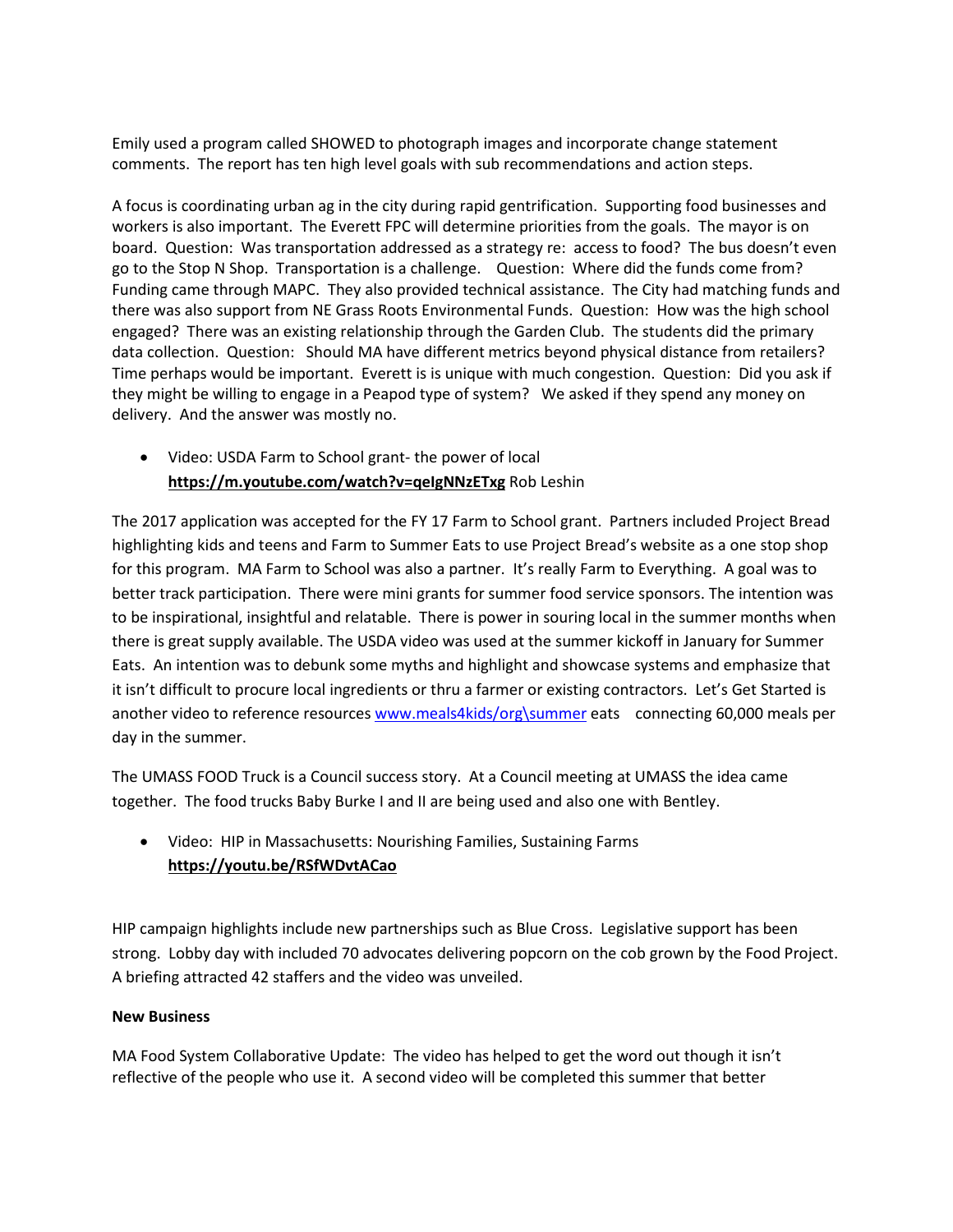represents the diversity of program. The intent of the video is to get some of the user's voices directly to folks who make decisions. The American Heart Association funded the video.

With financial support from the Merck Family fund, a program was set up to address the changing demographics at farmers markets as a result of the HIP campaign. Former MDAR Commissioner Greg Watson, an early farmer's market supporter presented at a first session with 40 participants. A second session is planned. Greg is developing toolkits and resources for farmers markets. It's a self-selecting group who attends, so efforts are in place to push the information out to all market managers in the state.

Jeff Cole joined the Collaborative recently and organized a program on mitigation of climate change. Forty stakeholders participated. The meeting focus was on existing resources to compare the issues and resources to be able to address some of the issues.

Farmland access group, food waste, food vendor reciprocity for licensing at multiple towns, work with local food policy councils, and new work from Franklin Food Policy Council and a statewide checklist for who is doing what to track on-going progress on the plan is in-progress. We have a small grant to benchmark food system indicators.

With the legislative session are budget requests including HIP, investment in UMASS soil and plan lab, soil to absorb carbon and water. We're working with landscapers and golf courses who are interested in this work. We're asking for funds for metrics to expand upon the work that's been done. Questions to address: Is dairy tax helping? What about the estate tax? Is it keeping farms in production over the long term? There is continued support for Buy Local and Farm to School as well as some 80 bills that touch on the food plan.

A survey for priorities identified five including HIP; board of health consult with Ag Commissions re: ag regulations; food donation and civil liability protection and tax credit to encourage donation of food; development of a farmland action plan; and to promote urban ag and horticulture to allow cities to adopt optional property tax breaks for those growing food. The Collaborative has been writing white papers for three years and now have 60 organizations that have signed on. A focus is to build the capacity of organizations that typically haven't been able to weigh in.

Question: MA is one of the few states in the country seeking clarification on sell by dates. Was this a topic on the Collaborative's list? Answer: Representative Kane introduced this topic when she learned about it at the Council meeting. It ended up being buried in Committee. It was reintroduced again this year. Interstate commerce issues can be complicated. A national effort and solution is needed.

Commissioner McCue commended Winton for the video and sensitivity about the consumers featured that happen not to reflect the composition of the SNAP case load but were reflective of the tight timeline and location options for the filming. A follow-up video can be more reflective of this audience. Within the Collaborative, this was an important topic of discussion.

**Public Comment**

**Announcements**